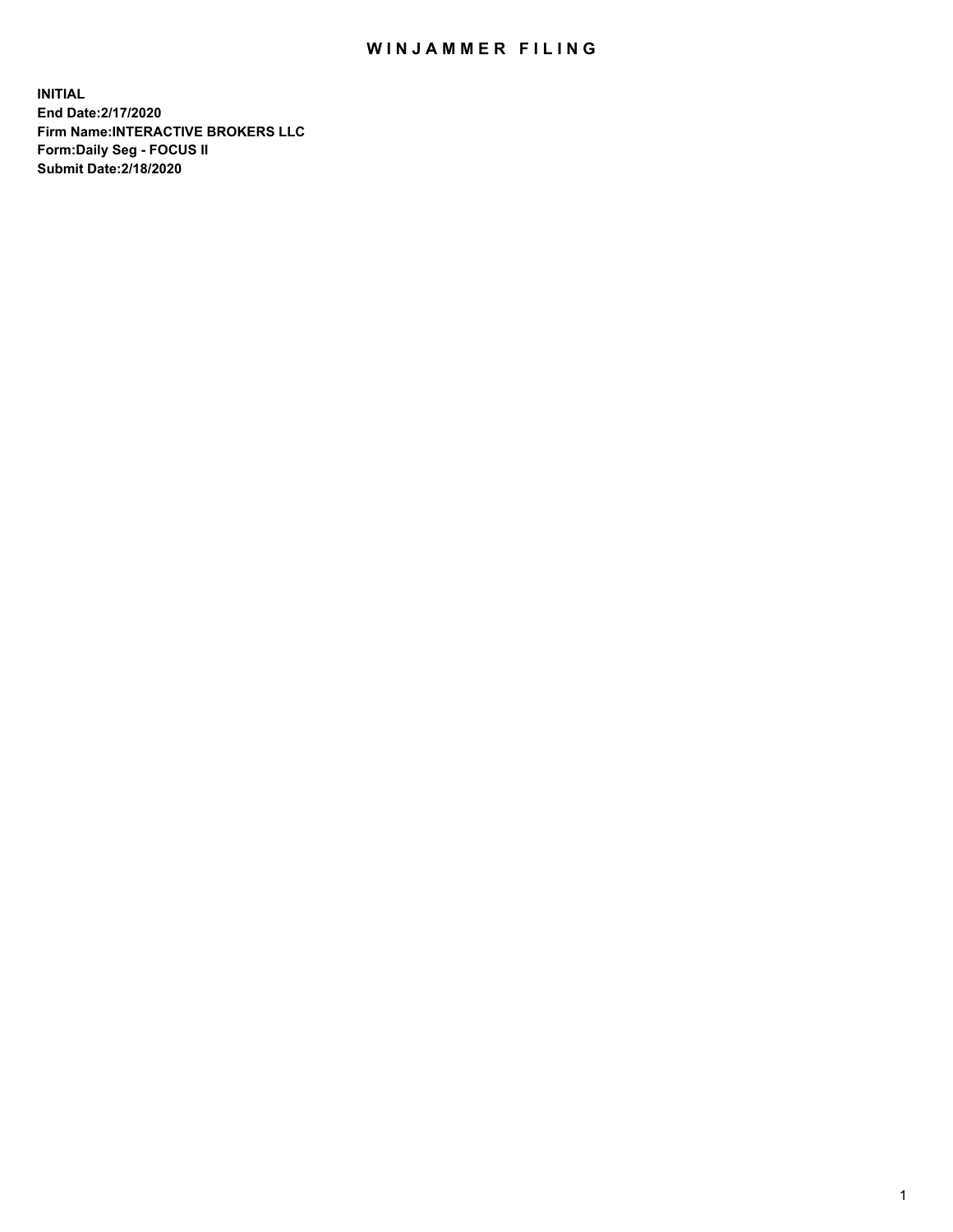**INITIAL End Date:2/17/2020 Firm Name:INTERACTIVE BROKERS LLC Form:Daily Seg - FOCUS II Submit Date:2/18/2020 Daily Segregation - Cover Page**

| Name of Company                                                                                                                                                                                                                                                                                                                | <b>INTERACTIVE BROKERS LLC</b>                                                                  |
|--------------------------------------------------------------------------------------------------------------------------------------------------------------------------------------------------------------------------------------------------------------------------------------------------------------------------------|-------------------------------------------------------------------------------------------------|
| <b>Contact Name</b>                                                                                                                                                                                                                                                                                                            | <b>James Menicucci</b>                                                                          |
| <b>Contact Phone Number</b>                                                                                                                                                                                                                                                                                                    | 203-618-8085                                                                                    |
| <b>Contact Email Address</b>                                                                                                                                                                                                                                                                                                   | jmenicucci@interactivebrokers.c<br>om                                                           |
| FCM's Customer Segregated Funds Residual Interest Target (choose one):<br>a. Minimum dollar amount: ; or<br>b. Minimum percentage of customer segregated funds required:% ; or<br>c. Dollar amount range between: and; or<br>d. Percentage range of customer segregated funds required between: % and %.                       | $\overline{\mathbf{0}}$<br>$\overline{\mathbf{0}}$<br>155,000,000 245,000,000<br>0 <sub>0</sub> |
| FCM's Customer Secured Amount Funds Residual Interest Target (choose one):<br>a. Minimum dollar amount: ; or<br>b. Minimum percentage of customer secured funds required:%; or<br>c. Dollar amount range between: and; or<br>d. Percentage range of customer secured funds required between:% and%.                            | $\overline{\mathbf{0}}$<br>$\overline{\mathbf{0}}$<br>80,000,000 120,000,000<br>0 <sub>0</sub>  |
| FCM's Cleared Swaps Customer Collateral Residual Interest Target (choose one):<br>a. Minimum dollar amount: ; or<br>b. Minimum percentage of cleared swaps customer collateral required:% ; or<br>c. Dollar amount range between: and; or<br>d. Percentage range of cleared swaps customer collateral required between:% and%. | $\overline{\mathbf{0}}$<br>$\underline{\mathbf{0}}$<br>0 <sub>0</sub><br>00                     |

Attach supporting documents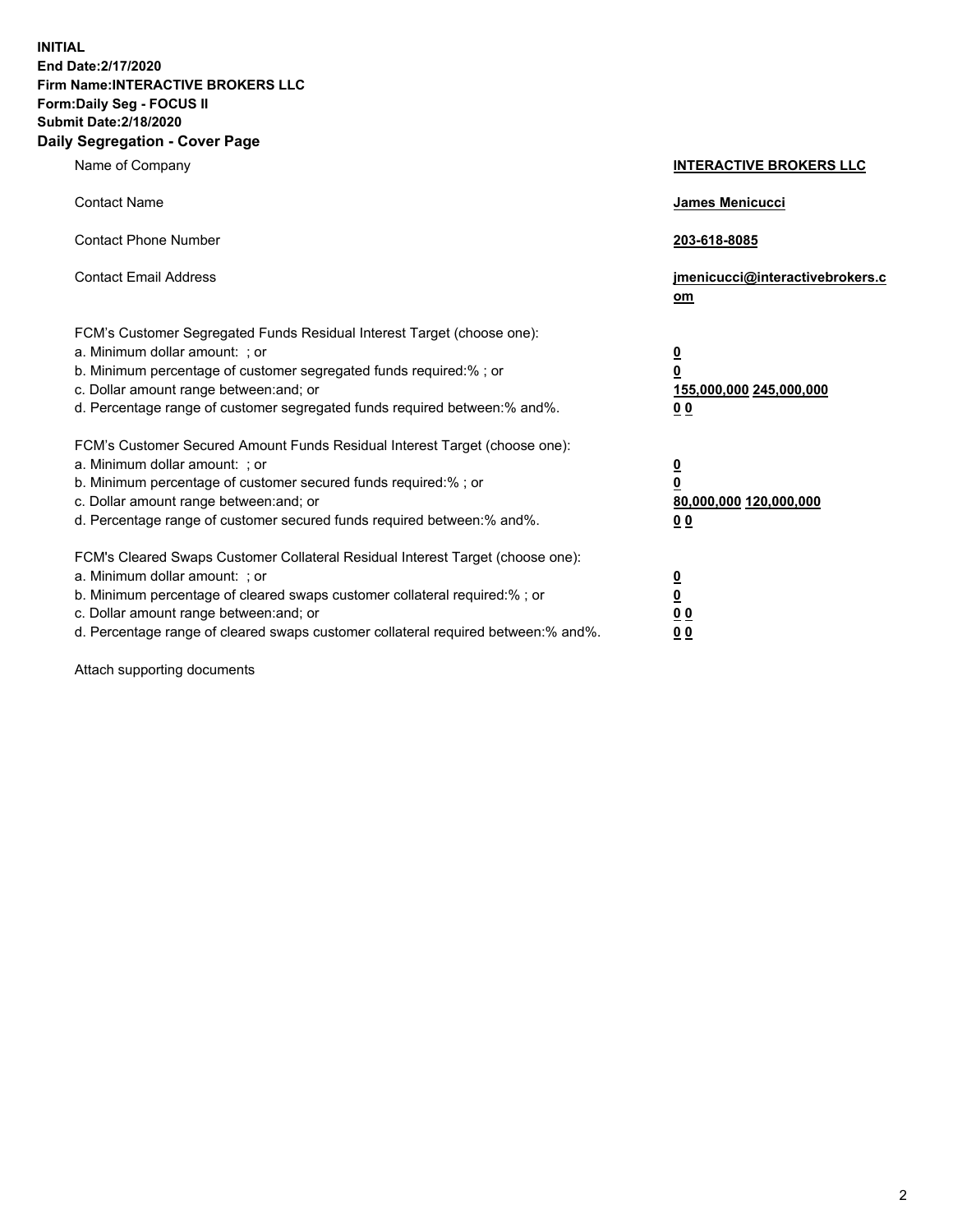## **INITIAL End Date:2/17/2020 Firm Name:INTERACTIVE BROKERS LLC Form:Daily Seg - FOCUS II Submit Date:2/18/2020 Daily Segregation - Secured Amounts**

|                | 2011, Ocglegation - Oceaned Anioanto                                                              |                                                  |
|----------------|---------------------------------------------------------------------------------------------------|--------------------------------------------------|
|                | Foreign Futures and Foreign Options Secured Amounts                                               |                                                  |
|                | Amount required to be set aside pursuant to law, rule or regulation of a foreign                  | $0$ [7305]                                       |
|                | government or a rule of a self-regulatory organization authorized thereunder                      |                                                  |
| $\mathbf{1}$ . | Net ledger balance - Foreign Futures and Foreign Option Trading - All Customers                   |                                                  |
|                | A. Cash                                                                                           | 481,904,941 [7315]                               |
|                | B. Securities (at market)                                                                         | $0$ [7317]                                       |
| 2.             | Net unrealized profit (loss) in open futures contracts traded on a foreign board of trade         | 20,970,780 [7325]                                |
| 3.             | Exchange traded options                                                                           |                                                  |
|                | a. Market value of open option contracts purchased on a foreign board of trade                    | 156,091 [7335]                                   |
|                | b. Market value of open contracts granted (sold) on a foreign board of trade                      | -221,087 [7337]                                  |
| 4.             | Net equity (deficit) (add lines 1. 2. and 3.)                                                     | 502,810,725 [7345]                               |
| 5.             | Account liquidating to a deficit and account with a debit balances - gross amount                 | 3,231 [7351]                                     |
|                | Less: amount offset by customer owned securities                                                  | 0 [7352] 3,231 [7354]                            |
| 6.             | Amount required to be set aside as the secured amount - Net Liquidating Equity                    | 502,813,956 [7355]                               |
|                | Method (add lines 4 and 5)                                                                        |                                                  |
| 7.             | Greater of amount required to be set aside pursuant to foreign jurisdiction (above) or line<br>6. | 502,813,956 [7360]                               |
|                | FUNDS DEPOSITED IN SEPARATE REGULATION 30.7 ACCOUNTS                                              |                                                  |
| 1.             | Cash in banks                                                                                     |                                                  |
|                | A. Banks located in the United States                                                             | 61,714,114 [7500]                                |
|                | B. Other banks qualified under Regulation 30.7                                                    | 0 [7520] 61,714,114 [7530]                       |
| 2.             | <b>Securities</b>                                                                                 |                                                  |
|                | A. In safekeeping with banks located in the United States                                         | 446,310,638 [7540]                               |
|                | B. In safekeeping with other banks qualified under Regulation 30.7                                | 0 [7560] 446,310,638 [7570]                      |
| 3.             | Equities with registered futures commission merchants                                             |                                                  |
|                | A. Cash                                                                                           | $0$ [7580]                                       |
|                | <b>B.</b> Securities                                                                              | $0$ [7590]                                       |
|                | C. Unrealized gain (loss) on open futures contracts                                               | $0$ [7600]                                       |
|                | D. Value of long option contracts                                                                 | $0$ [7610]                                       |
|                | E. Value of short option contracts                                                                | 0 [7615] 0 [7620]                                |
| 4.             | Amounts held by clearing organizations of foreign boards of trade                                 |                                                  |
|                | A. Cash                                                                                           | $0$ [7640]                                       |
|                | <b>B.</b> Securities                                                                              | $0$ [7650]                                       |
|                | C. Amount due to (from) clearing organization - daily variation                                   | $0$ [7660]                                       |
|                | D. Value of long option contracts                                                                 | $0$ [7670]                                       |
|                | E. Value of short option contracts                                                                | 0 [7675] 0 [7680]                                |
| 5.             | Amounts held by members of foreign boards of trade                                                |                                                  |
|                | A. Cash                                                                                           | 121,014,911 [7700]                               |
|                | <b>B.</b> Securities                                                                              | $0$ [7710]                                       |
|                | C. Unrealized gain (loss) on open futures contracts                                               | 5,232,681 [7720]                                 |
|                | D. Value of long option contracts                                                                 | 156,091 [7730]                                   |
|                | E. Value of short option contracts                                                                | <u>-221,087</u> [7735] <u>126,182,596</u> [7740] |
| 6.             | Amounts with other depositories designated by a foreign board of trade                            | $0$ [7760]                                       |
| 7.             | Segregated funds on hand                                                                          | $0$ [7765]                                       |
| 8.             | Total funds in separate section 30.7 accounts                                                     | 634,207,348 [7770]                               |
| 9.             | Excess (deficiency) Set Aside for Secured Amount (subtract line 7 Secured Statement               | 131,393,392 [7380]                               |
|                | Page 1 from Line 8)                                                                               |                                                  |
| 10.            | Management Target Amount for Excess funds in separate section 30.7 accounts                       | 80,000,000 [7780]                                |
| 11.            | Excess (deficiency) funds in separate 30.7 accounts over (under) Management Target                | 51,393,392 [7785]                                |
|                |                                                                                                   |                                                  |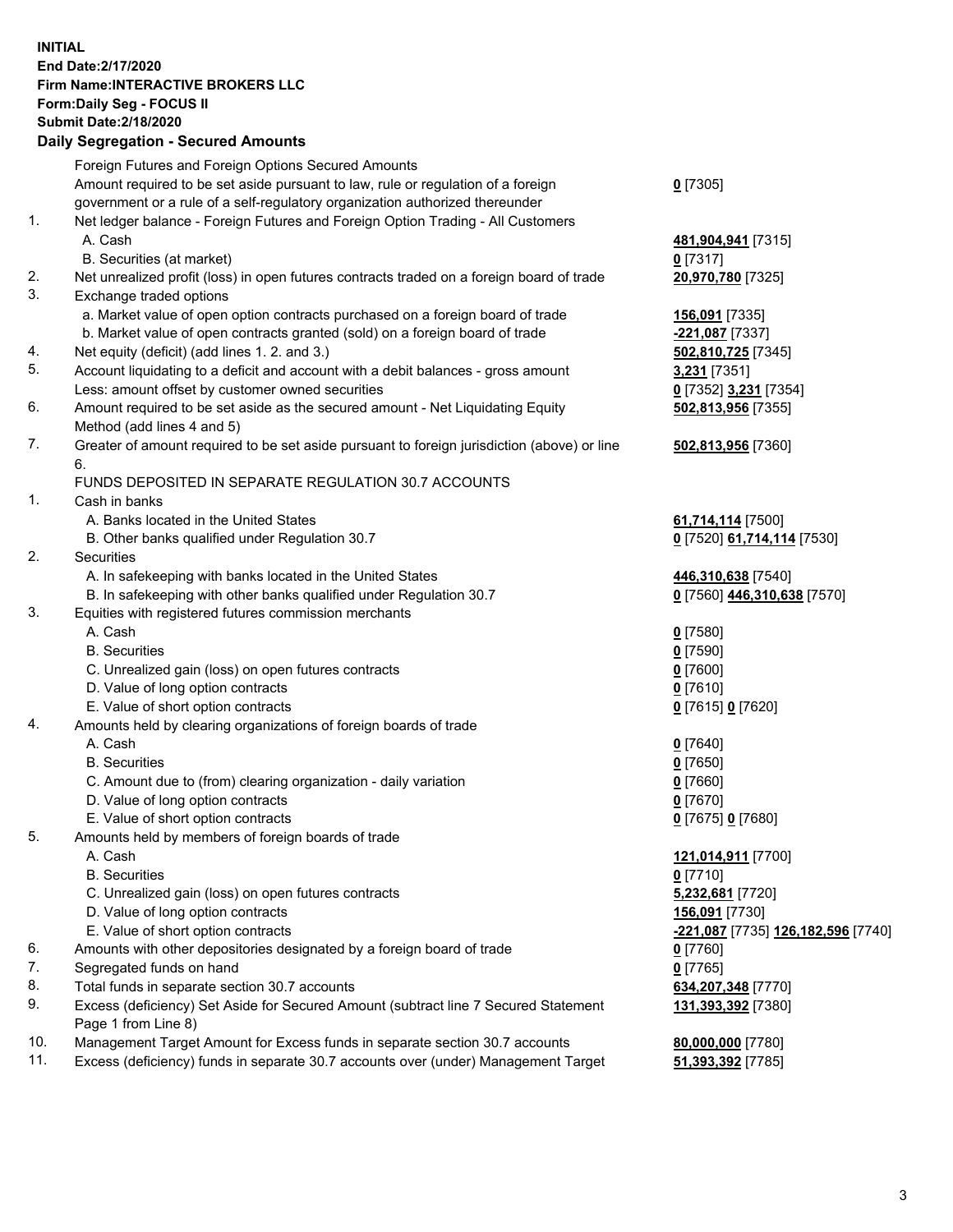**INITIAL End Date:2/17/2020 Firm Name:INTERACTIVE BROKERS LLC Form:Daily Seg - FOCUS II Submit Date:2/18/2020 Daily Segregation - Segregation Statement** SEGREGATION REQUIREMENTS(Section 4d(2) of the CEAct) 1. Net ledger balance A. Cash **4,160,672,570** [7010] B. Securities (at market) **0** [7020] 2. Net unrealized profit (loss) in open futures contracts traded on a contract market **4,771,375** [7030] 3. Exchange traded options A. Add market value of open option contracts purchased on a contract market **198,175,184** [7032] B. Deduct market value of open option contracts granted (sold) on a contract market **-244,674,353** [7033] 4. Net equity (deficit) (add lines 1, 2 and 3) **4,118,944,776** [7040] 5. Accounts liquidating to a deficit and accounts with debit balances - gross amount **926,141** [7045] Less: amount offset by customer securities **0** [7047] **926,141** [7050] 6. Amount required to be segregated (add lines 4 and 5) **4,119,870,917** [7060] FUNDS IN SEGREGATED ACCOUNTS 7. Deposited in segregated funds bank accounts A. Cash **1,111,877,492** [7070] B. Securities representing investments of customers' funds (at market) **1,843,497,485** [7080] C. Securities held for particular customers or option customers in lieu of cash (at market) **0** [7090] 8. Margins on deposit with derivatives clearing organizations of contract markets A. Cash **18,878,704** [7100] B. Securities representing investments of customers' funds (at market) **1,420,754,359** [7110] C. Securities held for particular customers or option customers in lieu of cash (at market) **0** [7120] 9. Net settlement from (to) derivatives clearing organizations of contract markets **-2,170,063** [7130] 10. Exchange traded options A. Value of open long option contracts **197,992,375** [7132] B. Value of open short option contracts **-244,533,233** [7133] 11. Net equities with other FCMs A. Net liquidating equity **0** [7140] B. Securities representing investments of customers' funds (at market) **0** [7160] C. Securities held for particular customers or option customers in lieu of cash (at market) **0** [7170] 12. Segregated funds on hand **0** [7150] 13. Total amount in segregation (add lines 7 through 12) **4,346,297,119** [7180] 14. Excess (deficiency) funds in segregation (subtract line 6 from line 13) **226,426,202** [7190] 15. Management Target Amount for Excess funds in segregation **155,000,000** [7194] **71,426,202** [7198]

16. Excess (deficiency) funds in segregation over (under) Management Target Amount Excess